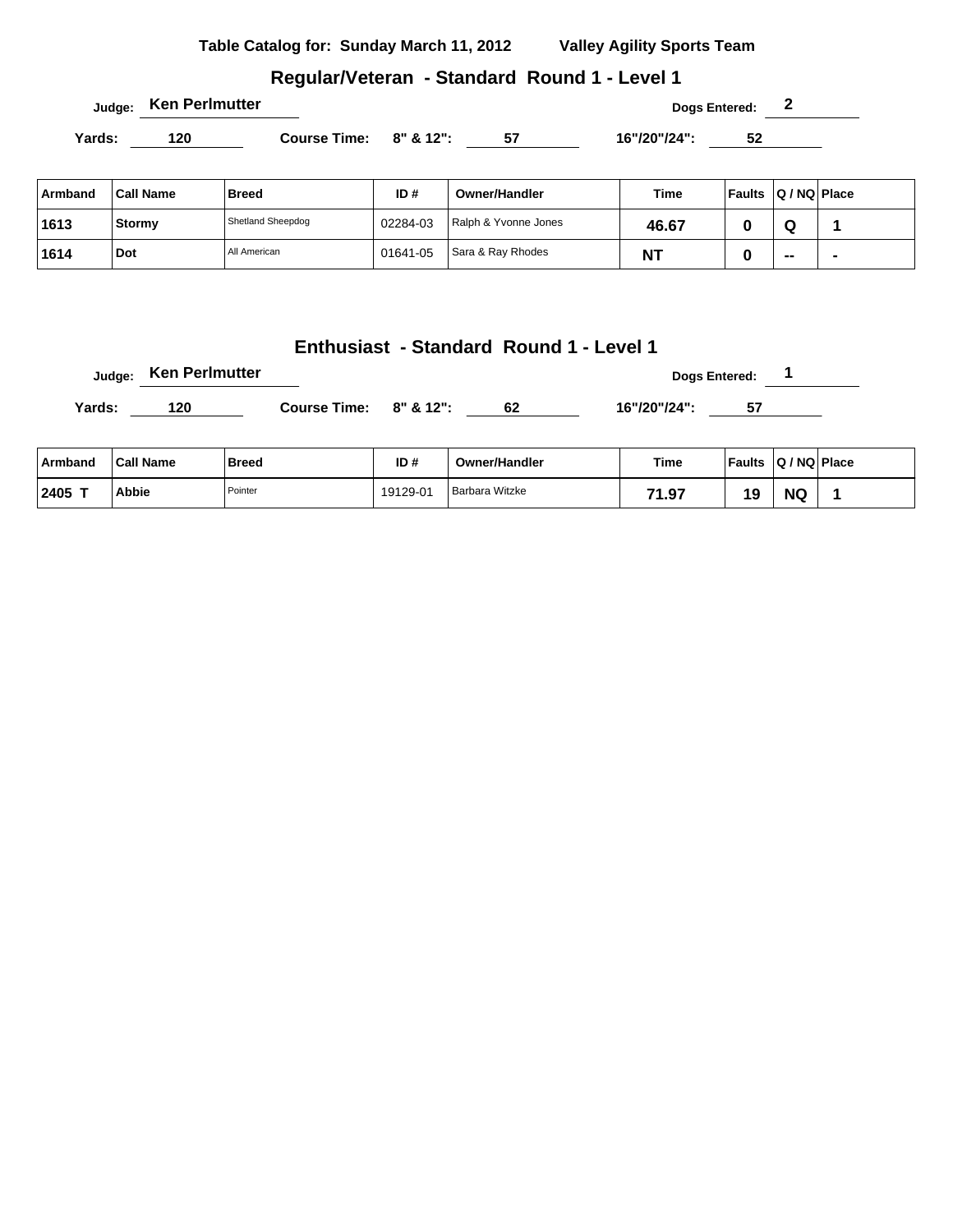## **Regular/Veteran - Standard Round 1 - Level 2**

**Judge: Ken Perlmutter Dogs Entered: 9** 

Yards: 152 **Course Time: 8" & 12":** 74 16"/20"/24": 64

| Armband | <b>Call Name</b>  | <b>Breed</b>           | ID#      | <b>Owner/Handler</b>            | Time          | Faults   | Q / NQ   Place           |                  |
|---------|-------------------|------------------------|----------|---------------------------------|---------------|----------|--------------------------|------------------|
| 807     | Ruby              | Welsh Corgi (Pembroke) | 07900-02 | Nancy Rico                      | <b>ABSENT</b> | $\bf{0}$ | --                       |                  |
| 1604    | <b>Drummer</b>    | Shetland Sheepdog      | 16496-02 | Penny Larson                    | <b>NT</b>     | 0        | $\overline{\phantom{a}}$ | $\blacksquare$   |
| 1608    | <b>Skye</b>       | <b>Border Collie</b>   | 02137-03 | Suzanne & Michael Andersen      | <b>NT</b>     | 5        | $\overline{\phantom{a}}$ |                  |
| 1611    | Dusty             | Shetland Sheepdog      | 12971-02 | <b>Gail &amp; Darrell Gomes</b> | <b>NT</b>     | 0        | $\overline{\phantom{a}}$ | $\blacksquare$   |
| 1612    | Colton            | Australian Shepherd    | 18519-01 | Laura Noret                     | 76.21         | 12       | <b>NQ</b>                | $\mathbf{2}$     |
| 1615    | <b>Chili</b>      | <b>Border Collie</b>   | 19522-01 | Linda Maddox                    | 57.30         | $\bf{0}$ | Q                        | 1                |
| 2012 H  | <b>Miss Molly</b> | <b>Border Collie</b>   | 10830-02 | Lisa Bradford                   | 53.20         | 25       | <b>NQ</b>                | 1                |
| 2013    | Raizzin           | Collie (Rough)         | 02284-02 | Ralph & Yvonne Jones            | 46.39         | 45       | <b>NQ</b>                | $\boldsymbol{2}$ |
| 2402    | Mac               | <b>Border Collie</b>   | 01951-05 | Mary Van Wormer                 | 41.63         | 0        | Q                        | $\mathbf 1$      |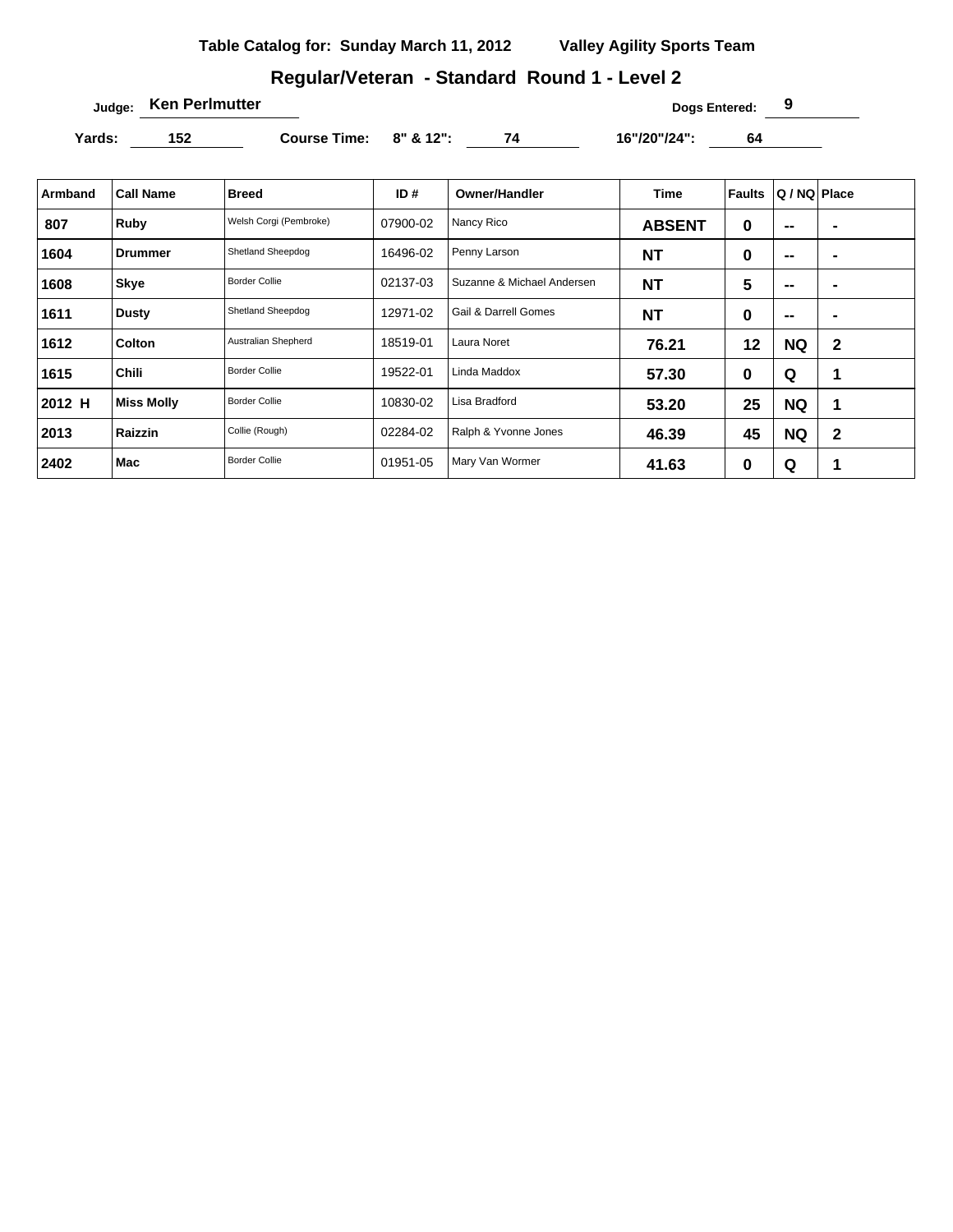# **Regular/Veteran - Standard Round 1 - Level 3**

**Judge: Ken Perlmutter 10** 

Yards: 152 **Course Time:** 8" & 12": 69 16"/20"/24": 59

| Armband | <b>Call Name</b>  | <b>Breed</b>           | ID#      | <b>Owner/Handler</b>     | <b>Time</b>   | <b>Faults</b>  | Q / NQ Place             |                          |
|---------|-------------------|------------------------|----------|--------------------------|---------------|----------------|--------------------------|--------------------------|
| 808     | Weezer            | Corgi                  | 01951-04 | Mary Van Wormer          | 42.97         | $\bf{0}$       | Q                        | 1                        |
| 1616    | <b>Tess</b>       | <b>Border Collie</b>   | 12323-07 | Barbara & Gilman Parsons | 44.93         | 15             | <b>NQ</b>                | 1                        |
| 2002    | Kermit            | Shetland Sheepdog      | 01874-08 | Dorris Wiglesworth       | 60.12         | 6              | Q                        |                          |
| 2007    | Paige             | McNab                  | 14401-03 | <b>Beth Miller</b>       | 50.61         | 5              | Q                        | 4                        |
| 2008    | <b>Mimi</b>       | Australian Shepherd    | 17364-02 | Lorraine Cirinelli       | <b>NT</b>     | $5\phantom{1}$ | --                       | $\overline{\phantom{a}}$ |
| 2010    | <b>Elsa</b>       | Poodle (Standard)      | 18270-01 | Erin McCluskey           | <b>ABSENT</b> | $\bf{0}$       | $\overline{\phantom{a}}$ | $\blacksquare$           |
| 2018    | <b>Bennington</b> | Australian Shepherd    | 02811-03 | Jo Ann Gritz             | 44.11         | $\bf{0}$       | Q                        | $\mathbf 2$              |
| 2022 V  | <b>Will</b>       | Australian Shepherd    | 17364-01 | Lorraine Cirinelli       | 29.01         | 5              | Q                        | 3                        |
| 2029 V  | <b>Justice</b>    | <b>Border Collie</b>   | 15062-01 | Deirdre McGrath          | 37.75         | 0              | Q                        | 1                        |
| 2406 V  | Fritz             | <b>Giant Schnauzer</b> | 06063-01 | Jennifer & Paul Mangelos | <b>ABSENT</b> | $\bf{0}$       | --                       |                          |

#### **Enthusiast - Standard Round 1 - Level 3**

|        | Judge: Ken Perlmutter |                        |  |    | Dogs Entered: |    |  |
|--------|-----------------------|------------------------|--|----|---------------|----|--|
| Yards: | 152                   | Course Time: 8" & 12": |  | 74 | 16"/20"/24":  | 64 |  |

| ⊺Armband  | <b>Call Name</b> | <b>Breed</b>  | ID#      | <b>Owner/Handler</b> | Time  | <b>Faults</b> | $ Q/NQ $ Place |  |
|-----------|------------------|---------------|----------|----------------------|-------|---------------|----------------|--|
| $12404$ T | <b>Snitch</b>    | Saint Bernard | 15394-01 | Jann Haves           | 53.35 |               |                |  |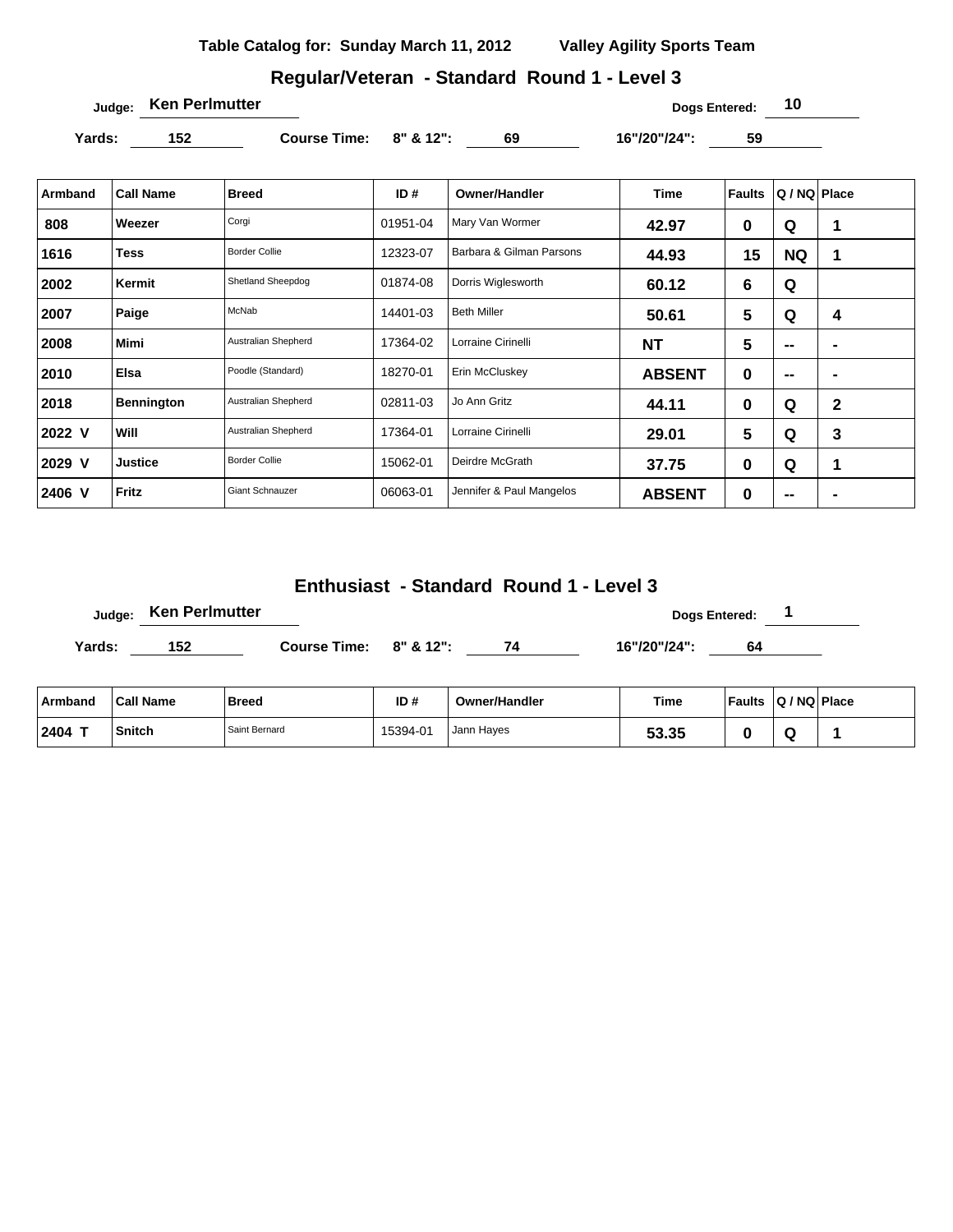### **Regular/Veteran - Standard Round 1 - Level 4**

**Judge: Ken Perlmutter 12** 

**Yards: 186 Course Time: 8" & 12": 76 16"/20"/24": 66** 

| Armband | <b>Call Name</b> | <b>Breed</b>                    | ID#      | Owner/Handler          | <b>Time</b>   | <b>Faults</b> | Q / NQ   Place           |             |
|---------|------------------|---------------------------------|----------|------------------------|---------------|---------------|--------------------------|-------------|
| 803     | <b>Maggie</b>    | Welsh Corgi (Pembroke)          | 04094-03 | Debra Kuykendall       | <b>ABSENT</b> | 0             | --                       |             |
| 1204    | Kody             | Shiba Inu                       | 04871-02 | Nancy Tetrick          | 53.55         | 20            | <b>NQ</b>                | 1           |
| 1602    | Zuma             | Australian Shepherd             | 01874-06 | Dorris Wiglesworth     | 60.00         | $\bf{0}$      | Q                        | 4           |
| 1603    | <b>Nick</b>      | Shetland Sheepdog               | 16496-01 | Penny Larson           | 51.65         | 15            | <b>NQ</b>                |             |
| 1605    | Gemma            | <b>English Shepherd</b>         | 15027-02 | <b>Toni Duralski</b>   | 44.35         | 0             | Q                        | 1           |
| 1606    | Montana          | Shetland Sheepdog               | 07990-03 | Gladys Pedigo          | 48.89         | 55            | <b>NQ</b>                |             |
| 1607    | Winston          | <b>English Springer Spaniel</b> | 08424-02 | Mary Palumbo           | 49.83         | $\bf{0}$      | Q                        | $\mathbf 2$ |
| 1617    | Calli            | <b>Australian Shepherd</b>      | 17392-01 | Linda Groesbeck        | <b>ABSENT</b> | $\bf{0}$      | $\overline{\phantom{a}}$ |             |
| 1619    | <b>Tootsie</b>   | All American                    | 18182-01 | <b>Michelle Butler</b> | 58.27         | 0             | Q                        | 3           |
| 2019    | <b>Deenie</b>    | All American                    | 05414-02 | <b>Carol Bowers</b>    | 38.82         | 0             | Q                        | 1           |
| 2006    | Quik             | <b>Border Collie</b>            | 01922-03 | Carlene Chandler       | 41.53         | 15            | <b>NQ</b>                | $\mathbf 2$ |
| 2401    | <b>Bess</b>      | <b>Border Collie</b>            | 09650-02 | Gailanne Molver        | 42.08         | 10            | <b>NQ</b>                | 1           |

## **Enthusiast - Standard Round 1 - Level 4**

**Judge:** Ken Perlmutter **Dogs Entered:** 1

Yards: 186 **Course Time: 8" & 12":** 81 16"/20"/24": 71

| Armband | <b>Call Name</b> | Breed     | ID#      | <b>Owner/Handler</b> | Time  | <b>Faults</b> | $ Q/NQ $ Place |  |
|---------|------------------|-----------|----------|----------------------|-------|---------------|----------------|--|
| 810     | Mia              | Chihuahua | 04420-02 | Veronica Adrover     | 81.47 | חר<br>Zu      | ΝC             |  |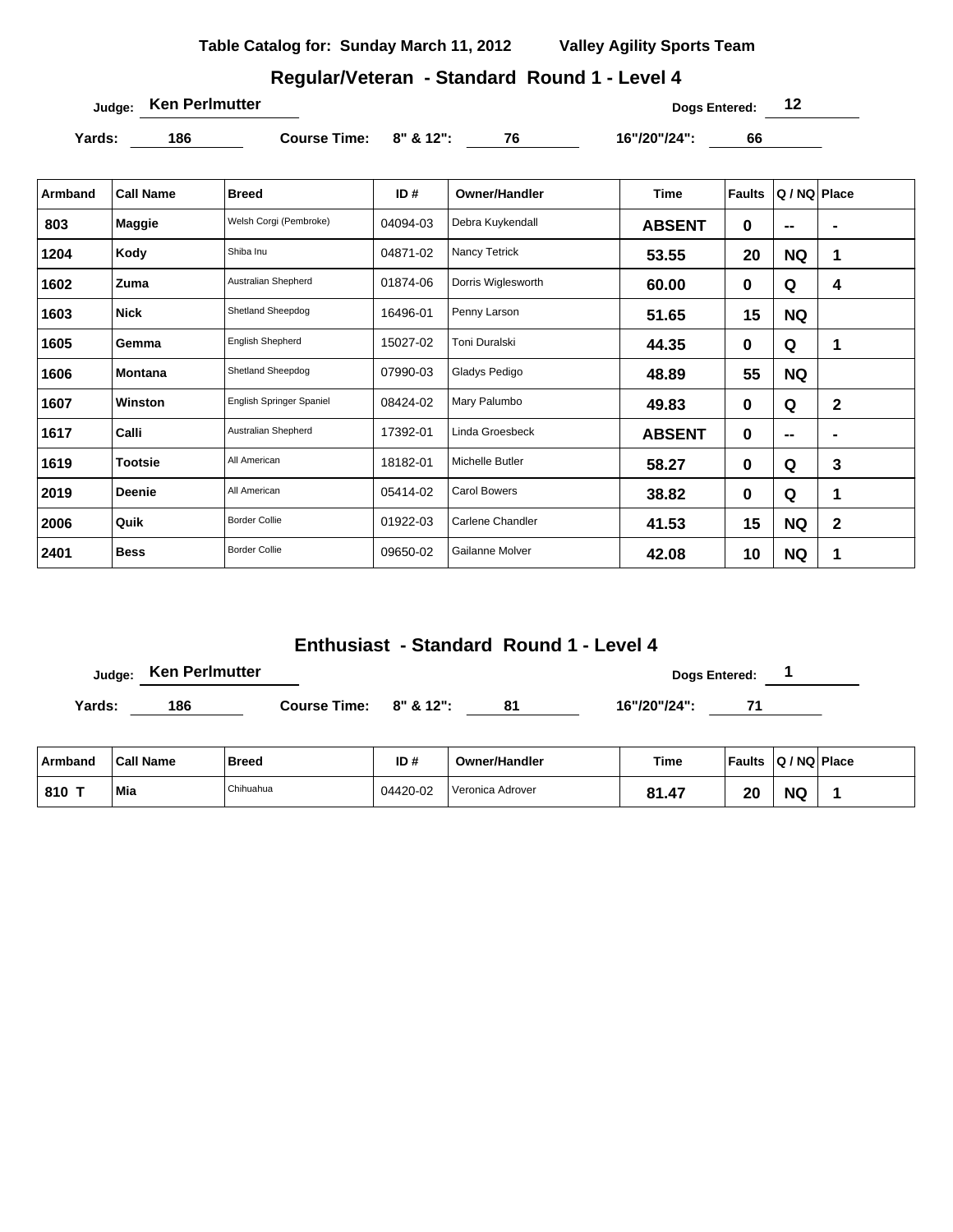# **Regular/Veteran - Standard Round 1 - Level 5**

**Judge: Ken Perlmutter 8** 

Yards: 186 **Course Time:** 8" & 12": 76 16"/20"/24": 66

| Armband | <b>Call Name</b> | <b>Breed</b>         | ID#      | <b>Owner/Handler</b>          | <b>Time</b> | <b>Faults</b>  | Q / NQ   Place           |                          |
|---------|------------------|----------------------|----------|-------------------------------|-------------|----------------|--------------------------|--------------------------|
| 805     | Poppy            | All American         | 06928-04 | Lisa White                    | <b>NT</b>   | 0              | $\overline{\phantom{a}}$ | $\blacksquare$           |
| 1202    | Latte            | Papillon             | 02665-03 | <b>Patricia Walters</b>       | 46.37       | 0              | Q                        | 1                        |
| 1601    | Reva             | Australian Shepherd  | 05925-04 | <b>Cherie Gessford</b>        | 53.16       | 5              | Q                        | 1                        |
| 1610    | Indy             | Poodle (Standard)    | 02319-03 | Monika Knutson                | 45.45       | 15             | <b>NQ</b>                | $\mathbf{2}$             |
| 2015    | <b>Sally</b>     | <b>Border Collie</b> | 12323-04 | Barbara & Gilman Parsons      | <b>NT</b>   | 20             | --                       | $\overline{\phantom{a}}$ |
| 2024 V  | Darby            | Labrador Retriever   | 03303-01 | Debbie McVay                  | 52.83       | 20             | <b>NQ</b>                | $\mathbf{2}$             |
| 2025 V  | Riley            | All American         | 08848-01 | Denice Sawatzky/H:Ralph Jones | 43.48       | 5              | Q                        | 1                        |
| 2403    | <b>Bette</b>     | <b>Border Collie</b> | 01951-03 | Mary Van Wormer               | 41.05       | $5\phantom{1}$ | Q                        | 1                        |

### **Enthusiast - Standard Round 1 - Level 5**

|        | Judge: Ken Perlmutter |                              |    | <b>Dogs Entered:</b> |  |  |  |
|--------|-----------------------|------------------------------|----|----------------------|--|--|--|
| Yards: | 186                   | Course Time: $8''$ & $12"$ : | 81 | 16"/20"/24":         |  |  |  |
|        |                       |                              |    |                      |  |  |  |

| ∣ Armband | <b>Call Name</b> | <b>Breed</b>     | ID#      | <b>Owner/Handler</b> | <b>Time</b>     | <b>Faults</b> | $ Q/NQ $ Place |  |
|-----------|------------------|------------------|----------|----------------------|-----------------|---------------|----------------|--|
| 2028      | Tally            | Belgian Tervuren | 02333-02 | Nancy Smith          | 3.58ه<br>$\sim$ |               |                |  |